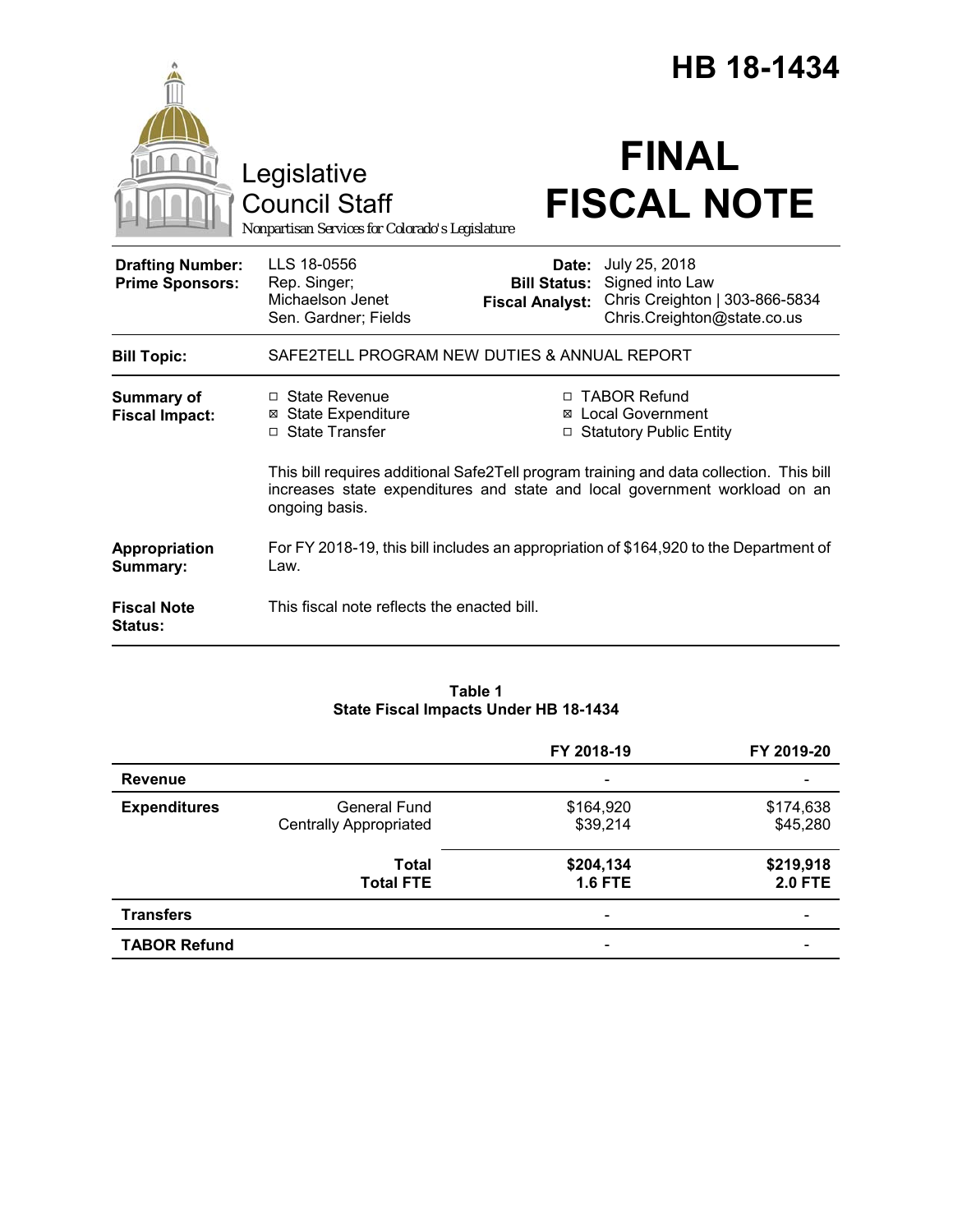July 25, 2018

# **Summary of Legislation**

This bill expands Safe2Tell program duties to:

- provide training and support to all preschool, elementary, and secondary school and school districts (schools) regrading school safety. This training is to include answering questions and discussing reports received by the program;
- provide training materials to schools aimed at preventing the misuse of the program;
- provide technical assistance and support to law enforcement and school officials when misuse of the program occurs; and
- analyze and follow-up with law enforcement and schools to determine the outcome of a report made to the program.

On or before December 1, 2019 and each December thereafter, the program must analyze data from the previous year and prepare a written report for the General Assembly. The report must include:

- a summary of outcomes and actions taken on Safe2Tell reports;
- the number of Safe2Tell reports;
- the number of incidents of program misuse;
- data on reports involving a single incident;
- data on reports of a threat against or to cause harm to another person;
- the number of instances where a reporting party was in crisis and was reporting to obtain assistance, including the amount of time it took to identify the reporter and respond to him or her;
- information on the effectiveness of the Safe2Tell dispatch center; and
- program improvement recommendations.

# **Background and Assumptions**

Senate Bill 14-002 created the Safe2Tell program, which is administered by the Department of Law and allows for anonymous reports to be made by students, parents, school staff, and other community members concerning their safety and the safety of others. The program also provides training to law enforcement dispatch centers, school districts, and other entities on awareness and response tips. Training on the prevention of system misuse and false reporting is not currently provided.

### **State Expenditures**

This bill increases General Fund expenditures by \$204,134 and 1.6 FTE in FY 2018-19 and \$219,918 and 2.0 FTE in FY 2019-20 and beyond. These impacts are shown in Table 2 and discussed below. Workload also increases for the Department of Public Safety.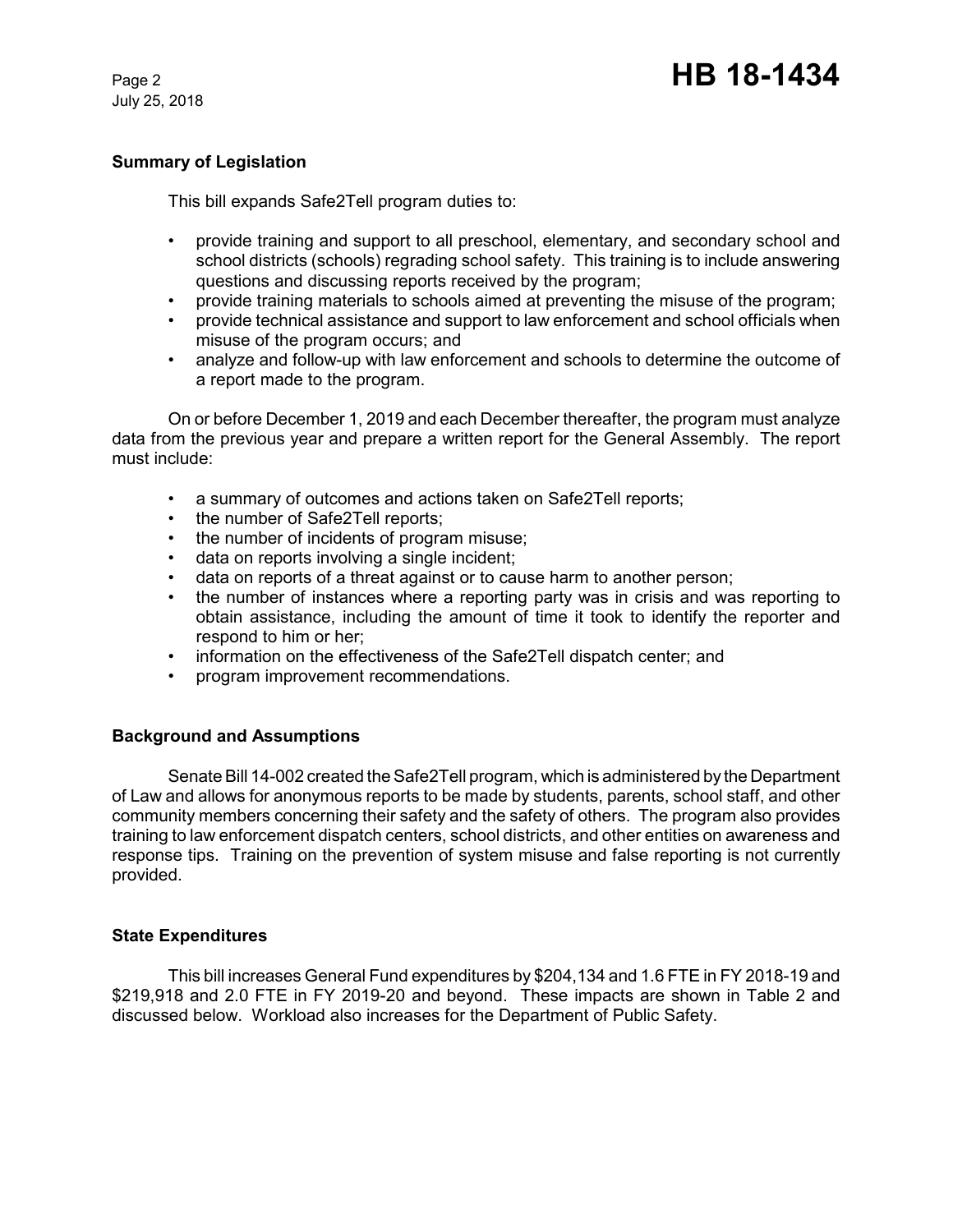# Page 3 **HB 18-1434**

| Table 2                              |  |  |  |  |
|--------------------------------------|--|--|--|--|
| <b>Expenditures Under HB 18-1434</b> |  |  |  |  |

|                                                    | FY 2018-19     | FY 2019-20     |
|----------------------------------------------------|----------------|----------------|
| <b>Department of Law</b>                           |                |                |
| <b>Personal Services</b>                           | \$93,722       | \$112,466      |
| <b>Operating Expenses and Capital Outlay Costs</b> | \$10,926       | \$1,900        |
| Cell Phone                                         | \$960          | \$960          |
| Travel and Per Diem                                | \$9,312        | \$9,312        |
| <b>Training Materials</b>                          | \$50,000       | \$50,000       |
| Centrally Appropriated Costs*                      | \$39,214       | \$45,280       |
| FTE - Personal Services                            | <b>1.6 FTE</b> | 2.0 FTE        |
| <b>Total Cost</b>                                  | \$204,134      | \$219,918      |
| <b>Total FTE</b>                                   | <b>1.6 FTE</b> | <b>2.0 FTE</b> |

 *\* Centrally appropriated costs are not included in the bill's appropriation.*

**Department of Law.** Beginning in FY 2018-19, the Department of Law requires 2.0 FTE for a training specialist and a data analyst. The training specialist is needed to conduct additional statewide training to schools and law enforcement on the Safe2Tell program and the prevention of false reporting and other system misuse. The data specialist will conduct outreach with schools and law enforcement on the collection of Safe2Tell data, analyze Safe2Tell data, and prepare relevant reports. Standard operating and capital outlay costs are included for furniture and computers, along with travel and per diem expenses and a cell phone for the training specialist. Costs in FY 2018-19 are prorated for the bill's effective date and the General Fund paydate shift.

Beginning FY 2018-19, \$50,000 is needed per year for the production and distribution of education materials on preventing misuse of the Safe2Tell program to schools statewide. This cost is based on current costs to produce and distribute program awareness and education materials.

**Department of Public Safety.** This bill may increase workload for the Department of Public Safety to work with the Safe2Tell program to provide information related to response times and system misuse impacts. This impact is assumed to be minimal.

**Centrally appropriated costs.** Pursuant to a Joint Budget Committee policy, certain costs associated with this bill are addressed through the annual budget process and centrally appropriated in the Long Bill or supplemental appropriations bills, rather than in this bill. These costs, which include employee insurance and supplemental employee retirement payments, are estimated to be \$39,214 in FY 2018-19 and \$45,280 in FY 2019-20.

### **Local Government**

Beginning in FY 2018-19, this bill increases local government workload as described below.

**Law enforcement agencies.** This bill increases local law enforcement agency workload to work with the Safe2Tell program to provide information related to response times and system misuse impacts. This impact is assumed to be minimal.